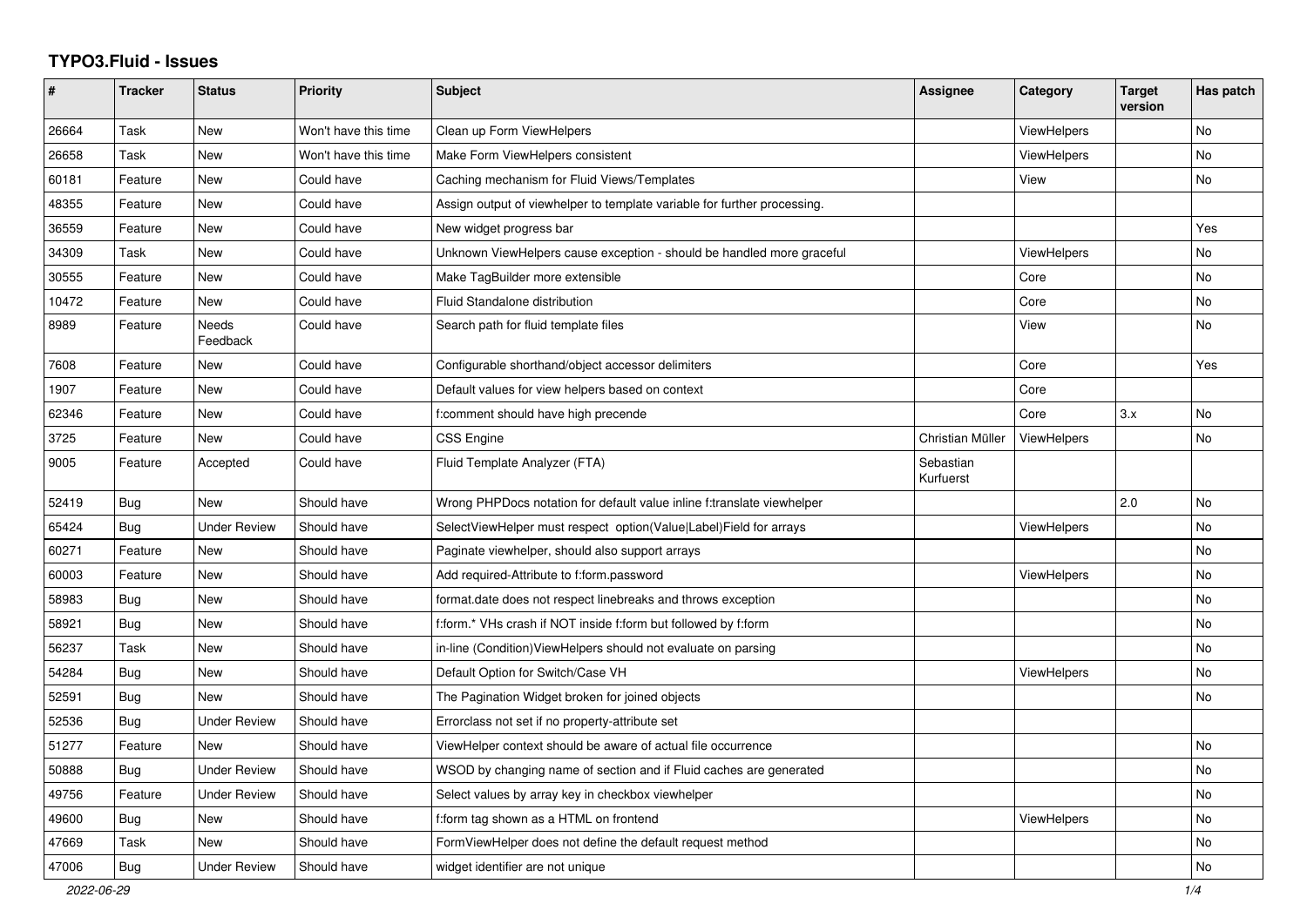| #     | <b>Tracker</b> | <b>Status</b>       | <b>Priority</b> | <b>Subject</b>                                                                                              | <b>Assignee</b> | Category    | <b>Target</b><br>version | Has patch |
|-------|----------------|---------------------|-----------------|-------------------------------------------------------------------------------------------------------------|-----------------|-------------|--------------------------|-----------|
| 46545 | Feature        | New                 | Should have     | Better support for arrays in options of SelectViewHelper                                                    |                 |             |                          | <b>No</b> |
| 46257 | Feature        | <b>Under Review</b> | Should have     | Add escape sequence support for Fluid                                                                       |                 | Core        |                          | No        |
| 46091 | Task           | Needs<br>Feedback   | Should have     | Show source file name and position on exceptions during parsing                                             |                 |             |                          | No        |
| 45394 | Task           | New                 | Should have     | Forwardport Unit test for standalone view                                                                   |                 | View        |                          | No        |
| 45345 | Feature        | Needs<br>Feedback   | Should have     | Easy to use comments for fluid that won't show in output                                                    |                 |             |                          |           |
| 45153 | Feature        | New                 | Should have     | f:be.menus.actionMenuItem - Detection of the current select option is insufficient                          |                 |             |                          | <b>No</b> |
| 43072 | Task           | New                 | Should have     | Remove TOKENS for adding templates fallback in Backporter                                                   |                 | View        |                          | No        |
| 43071 | Task           | New                 | Should have     | Remove TOKENS for adding fallback teplates in B                                                             |                 |             |                          | No        |
| 42743 | Task           | New                 | Should have     | Remove inline style for hidden form fields                                                                  |                 |             |                          | No        |
| 42397 | Feature        | New                 | Should have     | Missing viewhelper for general links                                                                        |                 |             |                          | No        |
| 40081 | Feature        | New                 | Should have     | Allow assigned variables as keys in arrays                                                                  |                 |             |                          | No        |
| 39990 | Bug            | New                 | Should have     | Same form twice in one template: hidden fields for empty values are only rendered<br>once                   |                 | Core        |                          | No        |
| 39936 | Feature        | New                 | Should have     | registerTagAttribute should handle default values                                                           |                 | ViewHelpers |                          | No        |
| 38130 | Feature        | New                 | Should have     | Checkboxes and multiple select fields should have an assignable default value                               |                 |             |                          | No        |
| 37619 | Bug            | New                 | Should have     | Fatal Error when using variable in name attribute of Section ViewHelper                                     |                 | ViewHelpers |                          | No        |
| 36655 | Bug            | New                 | Should have     | <b>Pagination Links</b>                                                                                     |                 | Widgets     |                          | No        |
| 36410 | Feature        | New                 | Should have     | Allow templates to send arguments back to layout                                                            |                 | ViewHelpers |                          | No        |
| 34682 | Bug            | <b>Under Review</b> | Should have     | Radio Button missing checked on validation error                                                            |                 | ViewHelpers |                          | No        |
| 33215 | Feature        | New                 | Should have     | RFC: Dynamic values in ObjectAccess paths                                                                   |                 |             |                          | No        |
| 32035 | Task           | New                 | Should have     | Improve fluid error messages                                                                                |                 | Core        |                          | Yes       |
| 31955 | Feature        | New                 | Should have     | f:uri.widget                                                                                                |                 | Widgets     |                          | No        |
| 30937 | Bug            | New                 | Should have     | CropViewHelper stringToTruncate can't be supplied so it can't be easily extended                            |                 | ViewHelpers |                          | Yes       |
| 28554 | Bug            | New                 | Should have     | (v4) implement feature flag to disable caching                                                              |                 |             |                          | No        |
| 28553 | Bug            | New                 | Should have     | improve XHProf test setup                                                                                   |                 |             |                          | <b>No</b> |
| 28552 | Bug            | New                 | Should have     | (v5) write ViewHelper test for compiled run; adjust functional test to do two passes<br>(uncached & cached) |                 |             |                          | No        |
| 28550 | <b>Bug</b>     | New                 | Should have     | (v4) make widgets cacheable, i.e. not implement childnodeaccess interface                                   |                 |             |                          | No        |
| 28549 | <b>Bug</b>     | New                 | Should have     | make widgets cacheable, i.e. not implement childnodeaccess interface                                        |                 |             |                          | No        |
| 13045 | Bug            | New                 | Should have     | Entity decode of strings are different between if-conditions and output of variable                         |                 |             |                          |           |
| 10911 | Task           | New                 | Should have     | Tx_Fluid_ViewHelpers_Form_AbstractFormViewHelper->renderHiddenIdentityField<br>should be more reliable      |                 | ViewHelpers |                          | No        |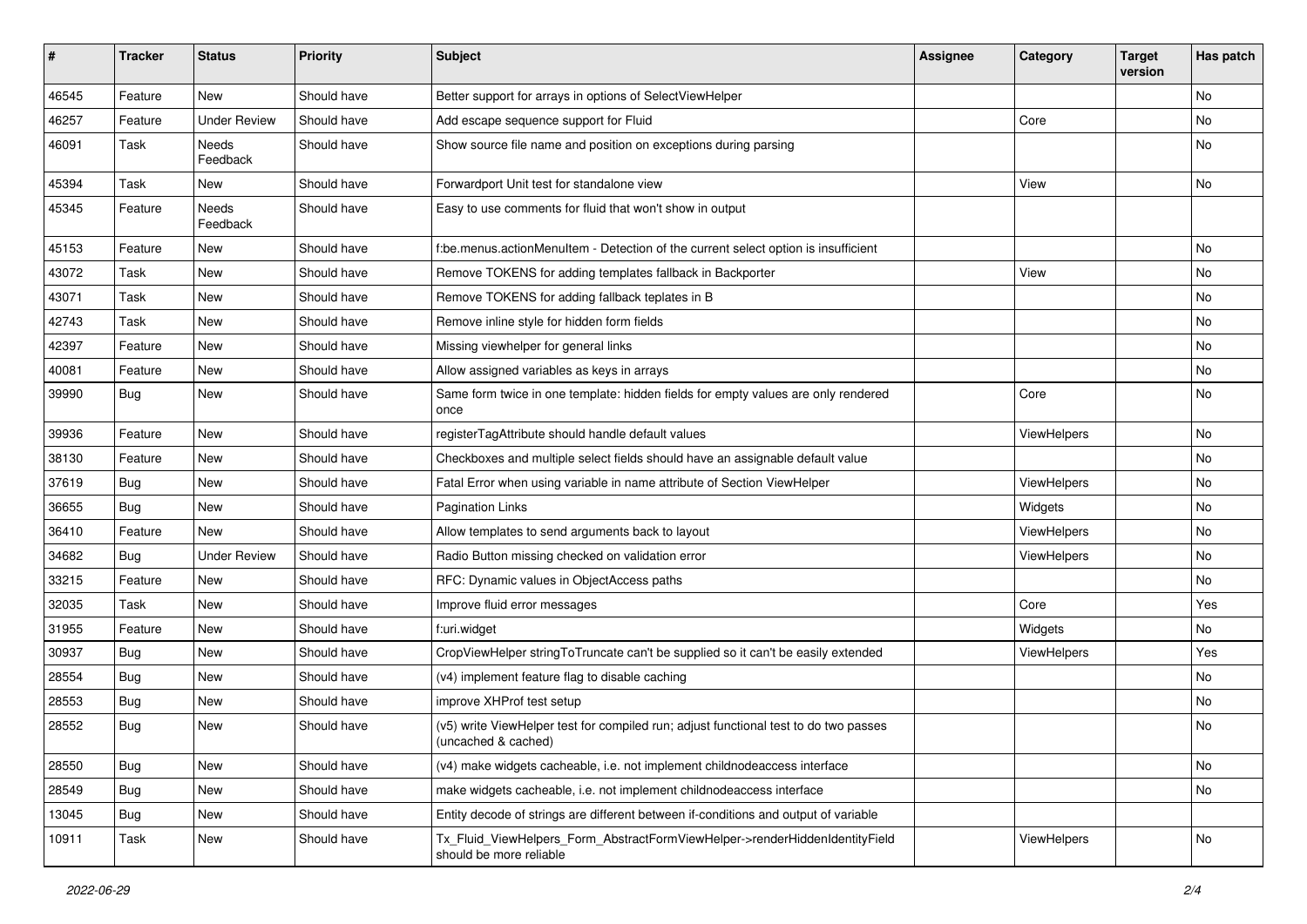| ∦     | <b>Tracker</b> | <b>Status</b>            | <b>Priority</b> | <b>Subject</b>                                                                                | Assignee                    | Category    | <b>Target</b><br>version | Has patch |
|-------|----------------|--------------------------|-----------------|-----------------------------------------------------------------------------------------------|-----------------------------|-------------|--------------------------|-----------|
| 9950  | Task           | New                      | Should have     | Binding to nested arrays impossible for form-elements                                         |                             | ViewHelpers |                          |           |
| 9514  | Feature        | New                      | Should have     | Support explicit Array Arguments for ViewHelpers                                              |                             |             |                          |           |
| 8648  | <b>Bug</b>     | New                      | Should have     | format.crop ViewHelper should support all features of the crop stdWrap function               |                             | ViewHelpers |                          | No        |
| 4704  | Feature        | <b>New</b>               | Should have     | Improve parsing exception messages                                                            |                             | Core        |                          |           |
| 3481  | <b>Bug</b>     | New                      | Should have     | Use ViewHelperVariableContainer in PostParseFacet                                             |                             | Core        |                          | No        |
| 3291  | Feature        | <b>Needs</b><br>Feedback | Should have     | Cacheable viewhelpers                                                                         |                             |             |                          | No        |
| 46289 | Bug            | Needs<br>Feedback        | Should have     | Enable Escaping Interceptor in XML request format                                             |                             | View        | 2.0.1                    | No.       |
| 44234 | Bug            | <b>Under Review</b>      | Should have     | selectViewHelper's sorting does not respect locale collation                                  |                             | ViewHelpers | 2.1                      | No.       |
| 54195 | Task           | New                      | Should have     | Rename and move FormViewHelper's errorClass value, currently 'f3-form-error'                  | Adrian Föder                | ViewHelpers |                          | No        |
| 58862 | Bug            | <b>Needs</b><br>Feedback | Should have     | FormViewHelper doesn't accept NULL as value for \$arguments                                   | Bastian<br>Waidelich        | ViewHelpers |                          | Yes       |
| 53806 | Bug            | <b>Under Review</b>      | Should have     | Paginate widget maximumNumberOfLinks rendering wrong number of links                          | Bastian<br>Waidelich        | Widgets     |                          | No        |
| 55008 | Bug            | <b>Under Review</b>      | Should have     | Interceptors should be used in Partials                                                       | Christian Müller            |             |                          | No        |
| 37095 | Feature        | New                      | Should have     | It should be possible to set a different template on a Fluid TemplateView inside an<br>action | Christopher<br>Hlubek       |             |                          | No        |
| 8491  | Task           | Needs<br>Feedback        | Should have     | link.action and uri.action differ in absolute argument                                        | Karsten<br>Dambekalns       | ViewHelpers |                          | No        |
| 43346 | Feature        | <b>Under Review</b>      | Should have     | Allow property mapping configuration via template                                             | Karsten<br>Dambekalns       | ViewHelpers | 2.1                      | No.       |
| 36662 | Bug            | <b>Needs</b><br>Feedback | Should have     | Checked state isn't always correct when property is collection                                | Kevin Ulrich<br>Moschallski | ViewHelpers | 1.1.1                    | No        |
| 52640 | Feature        | <b>Under Review</b>      | Should have     | Create an UnlessViewHelper as opposite to the IfViewHelper                                    | Marc Neuhaus                |             |                          | No        |
| 40998 | Bug            | <b>Under Review</b>      | Should have     | Missing parent request namespaces in form field name prefix                                   | Sebastian<br>Kurfuerst      | ViewHelpers | 1.1.1                    | <b>No</b> |
| 28551 | Bug            | Accepted                 | Should have     | (v4) backport VHTest                                                                          | Sebastian<br>Kurfuerst      |             |                          | No        |
| 12863 | Bug            | New                      | Should have     | Attributes of a viewhelper can't contain a '-'                                                | Sebastian<br>Kurfuerst      | Core        |                          | No        |
| 5933  | Feature        | Accepted                 | Should have     | Optional section rendering                                                                    | Sebastian<br>Kurfuerst      | ViewHelpers |                          | No        |
| 33394 | Feature        | Needs<br>Feedback        | Should have     | Logical expression parser for BooleanNode                                                     | <b>Tobias Liebig</b>        | Core        |                          | No        |
| 60856 | Bug            | New                      | Must have       | Target attribute not supported by the form viewhelper                                         |                             | ViewHelpers |                          | Yes       |
| 57885 | <b>Bug</b>     | New                      | Must have       | Inputs are cleared from a second form if the first form produced a vallidation error          |                             |             |                          | No        |